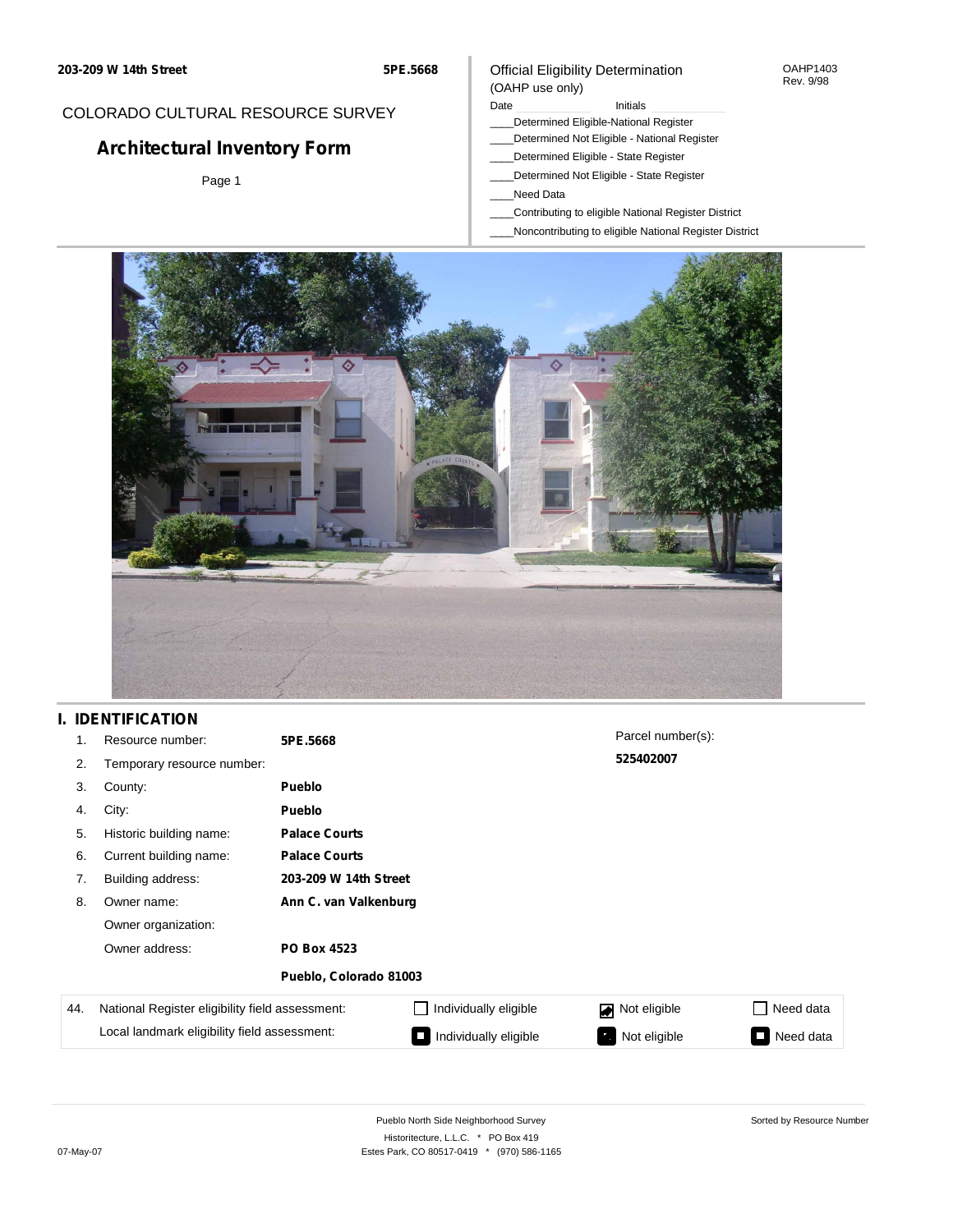Sorted by Resource Number

## **Architectural Inventory Form**

Page 2

## **II. GEOGRAPHIC INFORMATION**

| 9.  | P.M.                    | 6th |    |     | Township:               |       | <b>20S</b>                  |    |           |           | Range:            | 65W |         |
|-----|-------------------------|-----|----|-----|-------------------------|-------|-----------------------------|----|-----------|-----------|-------------------|-----|---------|
|     | <b>NW</b>               | 1/4 | of | NE. | 1/4                     | of NE | 1/4                         | of | <b>SE</b> | 1/4       | of Section        |     | 25      |
|     | 10. UTM reference zone: |     |    | 13  |                         |       |                             |    |           |           |                   |     |         |
|     | Easting:                |     |    |     | 534233                  |       |                             |    |           | Northing: |                   |     | 4236761 |
| 11. | USGS quad name:         |     |    |     | <b>Northeast Pueblo</b> |       |                             |    |           | Scale:    |                   |     | 7.5     |
|     | Year:                   |     |    |     | 1974)                   |       | 1961 (Photorevised 1970 and |    |           |           |                   |     |         |
| 12. | $Lot(s)$ :              |     |    |     | Lots 14 to 16; Block 9  |       |                             |    |           |           |                   |     |         |
|     | Addition:               |     |    |     | <b>County Addition</b>  |       |                             |    |           |           | Year of addition: |     | 1869    |

13. Boundary description and justification:

The boundary, as described above, contains but does not exceed the land historically associated with this property.

Metes and bounds exist:

П

## **III. ARCHITECTURAL DESCRIPTION**

| 14. | Building plan (footprint, shape):<br>Other building plan descriptions: | <b>Rectangular Plan</b>              |                       |
|-----|------------------------------------------------------------------------|--------------------------------------|-----------------------|
| 15. | Dimensions in feet (length x width):                                   | 1,470 square feet (each building)    |                       |
| 16. | Number of stories:                                                     | $\mathbf{2}$                         |                       |
| 17. | Primary external wall material(s):                                     | <b>Stucco</b>                        | Other wall materials: |
|     |                                                                        |                                      |                       |
| 18. | Roof configuration:                                                    | <b>Shed Roof</b>                     |                       |
|     | Other roof configurations:                                             |                                      |                       |
| 19. | Primary external roof material:                                        | <b>Asphalt Roof/Composition Roof</b> |                       |
|     | Other roof materials:                                                  |                                      |                       |
| 20. | Special features:                                                      | Fence                                |                       |
|     |                                                                        | Chimney                              |                       |
|     |                                                                        | Porch                                |                       |

#### 21. General architectural description:

#### **EAST BUILDING**

Oriented to the south, this apartment building rests on a cream-painted concrete foundation with 3-light, hopper basement windows, some of which have been boarded shut. Cream-painted stucco clads the exterior walls. Windows are 1-over-1-light, **double-hung sash, with cream-painted wood frames and aluminum-frame storm windows. They have protruding, salmon**painted sills. A 2-story shed-roofed addition to the rear elevation hosts 1-beside-1-light, sliding-sash windows in the second story. The first story has tripartite windows, with single-light casements flanking a central, fixed-frame light. A 2-story, shedroofed porch protrudes from the center of the front (south) façade. It features stucco-covered pedestals at both corners. Springing from the pedestals are stout, square, stucco-covered supports. Approaching the porch on both its east and west elevations are 4 concrete steps. Opening beneath the porch are 3 doorways. All host 1-panel, 1-light, glass-in-wood-frame doors, painted white. The transoms above them have been boarded shut. The eastern doorway provides access to the unit addressed as 203 West 12th Street; the western doorway provides access to 205. The central doorway opens into an interior staircase providing access to the units addressed 203 1/2 and 205 1/2. Two more doorways open in the center of the façade's second story, providing access to a balcony. A single-story, shed-roofed porch protrudes from the center of the east elevation. Bands of single-light casement windows, with polarized glazing, enclose the porch. A doorway, addressed as 1401 North Main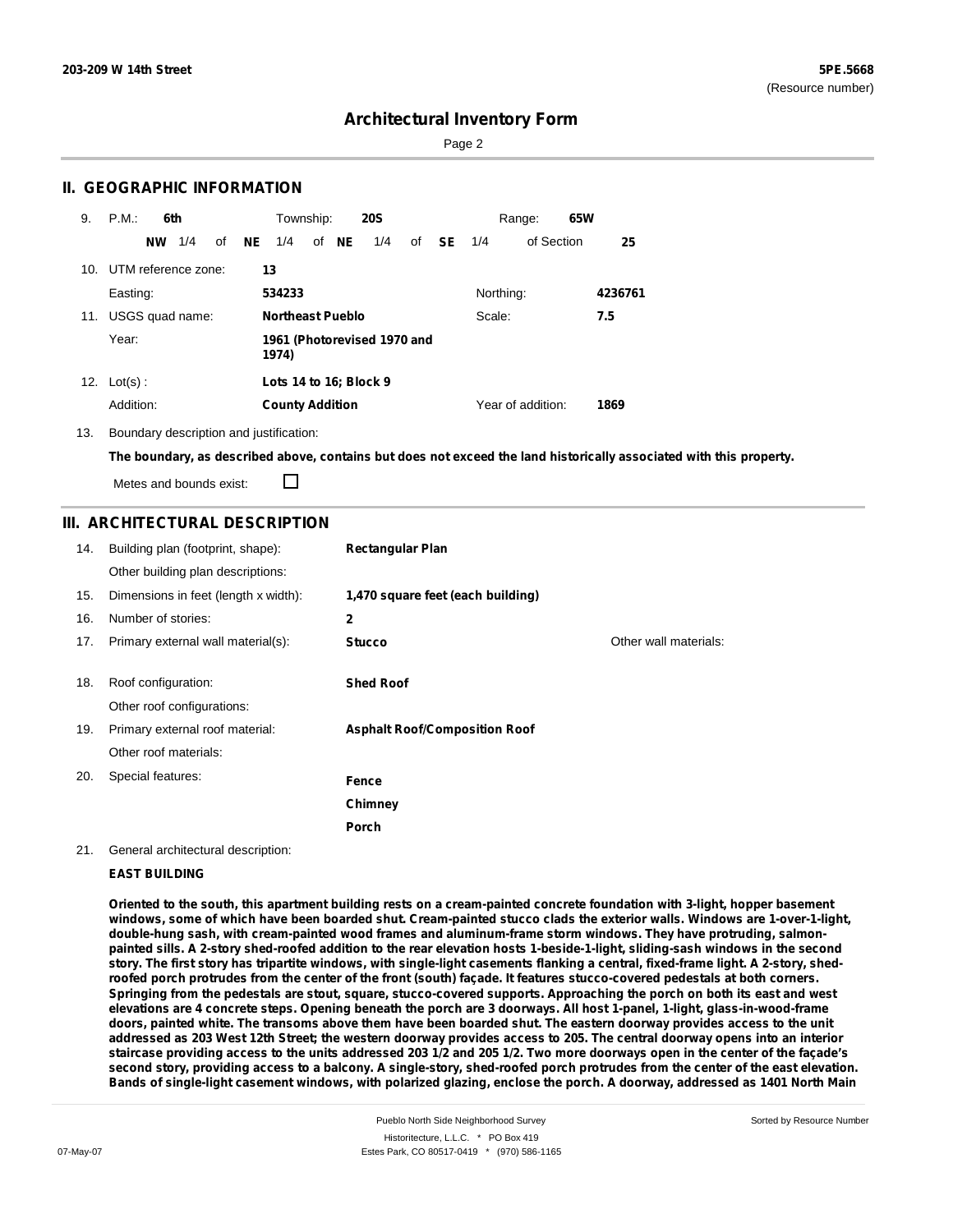Sorted by Resource Number

## **Architectural Inventory Form**

Page 3

Street, opens in the south end of the porch's east elevation. It hosts a wood slab door opening behind a security grate. Approaching the doorway is a 5-step concrete stoop, with a wrought-iron railing. Opening beneath a small, shed-roofed porch protruding from the center of the rear (north) elevation are two doorways. The eastern doorway opens higher in the elevation than the western doorway and hosts a wood slab door. The western doorway has a 5-panel, cream-painted wood door. Gray, rolled asphalt sheets cover the shed roof, which a stepped parapet surrounds on its east, south, and west sides. Painted on the south elevation of the parapet are diamond-shaped desgins, suggesting a Southwestern motif. A red-brick chimney protrudes **from the center of the roof.**

#### **WEST BUILDING**

The west building is nearly identical to the east building, except that it lacks any porches or doorways on its side elevations. Also, the rear (north) elevation hosts only 1-beside-1-light, sliding sash windows, rather than the tripartite windows that appear **in the first story of the east building's rear (north) elevation.**

| 22. | Architectural style:        | No Style |
|-----|-----------------------------|----------|
|     | Other architectural styles: |          |

Building type:

#### 23. Landscape or special setting features:

This property is located on terrain sloping downward from north to south, with an elevation of around 4,700 feet above mean sea level. The neighborhood features modest, one- and two-story houses. Setbacks from West 14th Street, the busy, principal east-west thoroughfare through this area, are generally the same on this block. This property is situated on the northwest corner of West 14th and North Main streets. A grass strip separates the sidewalk from the Street. Surrounding the apartment buildings is a planted-grass yard, with mature landscaping. Circular, cobblestone planters line the east side of the property. Consuming the property behind (north of) both buildings is a macadam parking lot, flanked on its north side by a wood privacy fence. Approaching the parking lot from West 14th Street is a macadam driveway running between the buildings. The driveway runs beneath a stucco-covered arch spanning connecting the buildings. Blue ceramic tiles set into the archway spell out **"PALACE COURTS."**

| 24. | Associated buildings, features or objects: |  | No associated buildings identified. |
|-----|--------------------------------------------|--|-------------------------------------|
|-----|--------------------------------------------|--|-------------------------------------|

**Terrace Type**

### **IV. ARCHITECTURAL HISTORY**

| 25. | Date of Construction:  | Estimate:                                                              | Actual: | 1928                                                                                          |
|-----|------------------------|------------------------------------------------------------------------|---------|-----------------------------------------------------------------------------------------------|
|     | Source of Information: | Publishing Co., 1883, 1886, 1889, 1893, 1904-05, 1904-51, and 1904-52. |         | Sanborn Fire Insurance Maps (for Pueblo, Colorado). New York: Sanborn Map and                 |
|     |                        |                                                                        |         | Pueblo County Office of Tax Assessor. Property information card [internet].                   |
| 26. | Architect:             | unknown                                                                |         |                                                                                               |
|     | Source of information: |                                                                        |         |                                                                                               |
| 27. | Builder:               | unknown                                                                |         |                                                                                               |
|     | Source of information: |                                                                        |         |                                                                                               |
| 28. | Original Owner:        | Anna M. McDaniel                                                       |         |                                                                                               |
|     | Source of information: | Co. consulted 1886 through 2003.                                       |         | Pueblo City Directory. Pueblo, Co.; Salt Lake City; Kansas City, Mo.; and others: R.L. Polk & |

29. Construction history:

According to Pueblo County Tax Assessor records, this apartment complex was constructed in 1928. This contradicts a popular tradition that this complex was constructed in 1905 to house actors performing at the nearby Colorado Mineral Palace. Nonetheless, Sanborn maps and city directories corroborate a 1928 date of construction. At that time, lots 15 and 16 had been undeveloped. Lot 14 contained a small house, addressed as 207 West 14th Street, dating to at least 1890. It is unclear whether these masonry apartment buildings were always stuccoed. The only notable alteration has been the enclosure of the 2-story porches across the rear (north) elevations of both buildings, which appears to have occurred after 1970. Originally large **garages existed behind (north of) both buildings; they were intact through at least 1952.**

30. Location: **original** Date of move(s):

Pueblo North Side Neighborhood Survey Historitecture, L.L.C. \* PO Box 419 07-May-07 Estes Park, CO 80517-0419 \* (970) 586-1165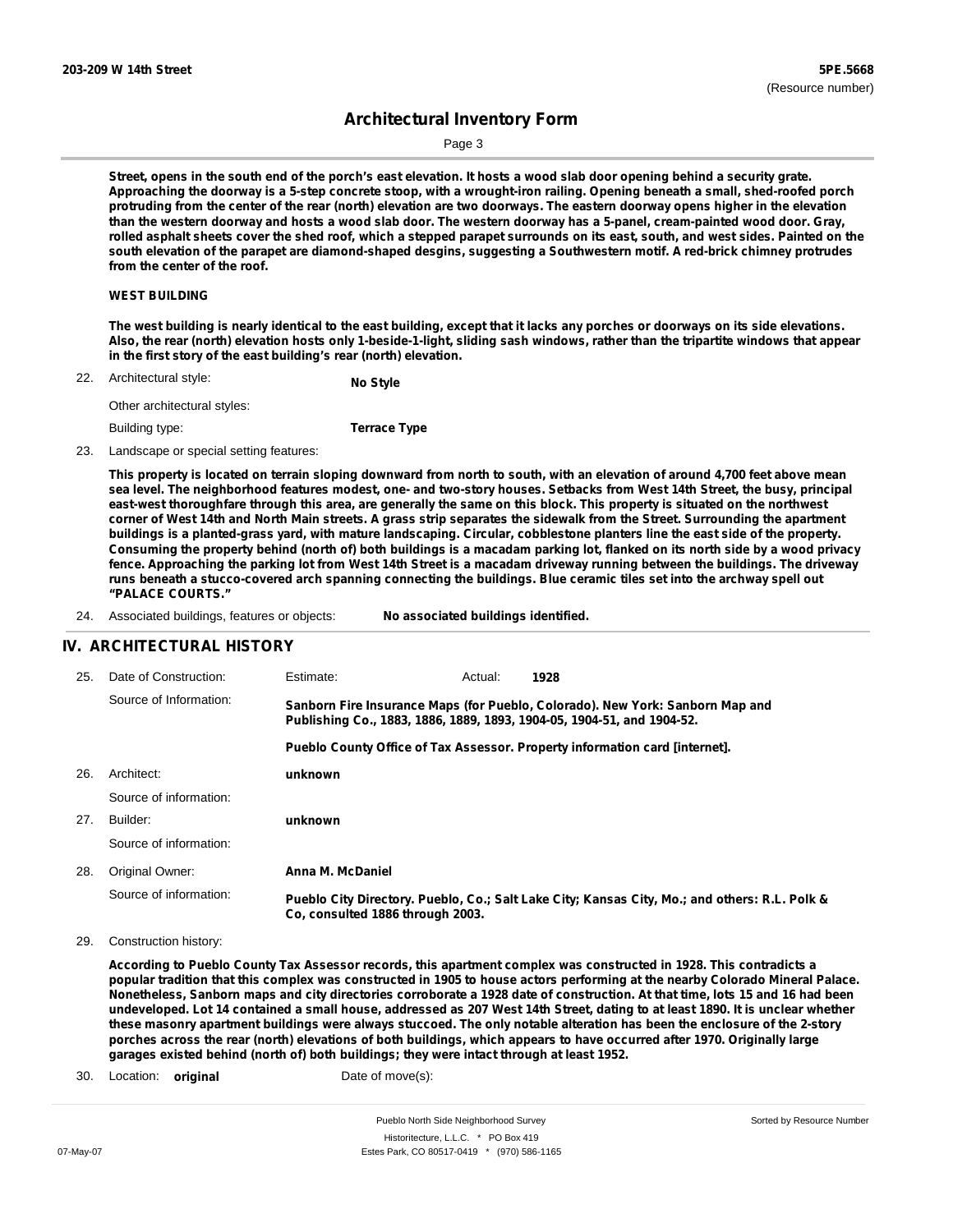## **Architectural Inventory Form**

Page 4

## **V. HISTORICAL ASSOCIATIONS**

|     | 31. Original use(s): | <b>Multiple Dwelling</b> |
|-----|----------------------|--------------------------|
| 32. | Intermediate use(s): | <b>Multiple Dwelling</b> |
| 33. | Current use(s):      | <b>Multiple Dwelling</b> |

- **Apartments** Site type(s): 34.
- 35. Historical background:

The first owner of this apartment complex, constructed in 1928, appears to have been Anna M. McDaniel. She also resided in the 203 West 13th Street unit from that time through 1940. In addition to managing the apartment complex, she was a dressmaker. In 1938 Clell C. Clingman purchased the property. He initially resided in the 205 apartment until after 1940, when he moved to McDaniel's apartment. Clingman initially arrived in Pueblo in 1926, working as a fireman for the Southern Colorado Power Company, retiring in 1942. With his wife, Nellie Clingman, Clell had five children: Clena Baudek, Genevieve McDonald, Caroline Sadik, Walton Clingman, and Geraldine McComb. Clell Clingman died on October 1, 1963. In 1986, L.L. Dowen purchased the property. Dowen sold it to the Saratoga Investment Corporation in 1990. The Ann C. van Valkenburg Trust acquired the lot and buildings from the Saratoga Investment Corporation in 1992. The trust quit claimed the apartment complex **to Ann C. van Valkenburg in 1995. She is the current owner.**

**Other long-time residents of the apartment complex are as follows:**

Hyman and Pearl Reinar, 203 1/2 West 14th Street. Hyman Reinar settled in Pueblo around 1894. He served in World War I and was associated with the Army and Navy store in Pueblo. He was a member of B'nai B'rith. Hyman Reinar and his wife, Pearl, **moved into this apartment prior to 1935. Hyman died in 1944; Pearl remained here through 1945.**

George A. and Joanna (also spelled Johanna) Newton, 209 1/2 West 14th Street. George Newton was a prominent sports writer for the Pueblo Chieftain newspaper, where he first started working in 1922. He was later inducted into the Pueblo Sports Hall of Fame. George Newton moved to this apartment with his wife, Joanna Forrest Newton, in 1940. George died in 1949; Joanna remained here through 1950. She was born as Joanna Forrest Metcalf on June 19, 1902, in Lafayette, Colorado. She was a direct descendant of Lady Joanna Forrest and Sir William Templeton of Scotland. After graduating from high school, Joanna Forrest Metcalf moved to Pueblo, where she attended the American Business College. She became assistant secretarymanager of the Pueblo Chamber of Commerce, during which time she assisted in the development of the Gunnison-Arkansas water diversion project, Lake San Isabel, the Pueblo Ordnance Depot, and the Pueblo Air Base. Following George Newton's death, Joanna married Frank Zavislan, a former Fremont County Commissioner and owner of Turkey Creek Ranch. In addition to helping manage the sprawling ranch, she was president of the Colorado Cowbells (now the Colorado Cattlewomen). Frank **Zavislan died in 1986 and Joanna Forrest Newton Zavislan died on January 16, 1998.**

Sources of information: 36.

**Pueblo County Office of Tax Assessor. Property information card [internet].**

**Pueblo City Directory. Pueblo, Co.; Salt Lake City; Kansas City, Mo.; and others: R.L. Polk & Co, consulted 1886 through 2003.**

**Sanborn Fire Insurance Maps (for Pueblo, Colorado). New York: Sanborn Map and Publishing Co., 1883, 1886, 1889, 1893, 1904-05, 1904-51, and 1904-52.**

**"Clingman (Clell C.)" [obituary]. Pueblo Chieftain, 3 October 1963, p. 12B.**

**"Reinar Services Set For Thursday." Pueblo Chieftain, 18 October 1944, p. 6.**

**"Newton (George A.)" [obituary]. Pueblo Chieftain, 15 March 1949, p. 8.**

**"Joanna Forrest Newton Zavislan" [obituary]. Pueblo Chieftain, 19 January 1998, p. 2B.**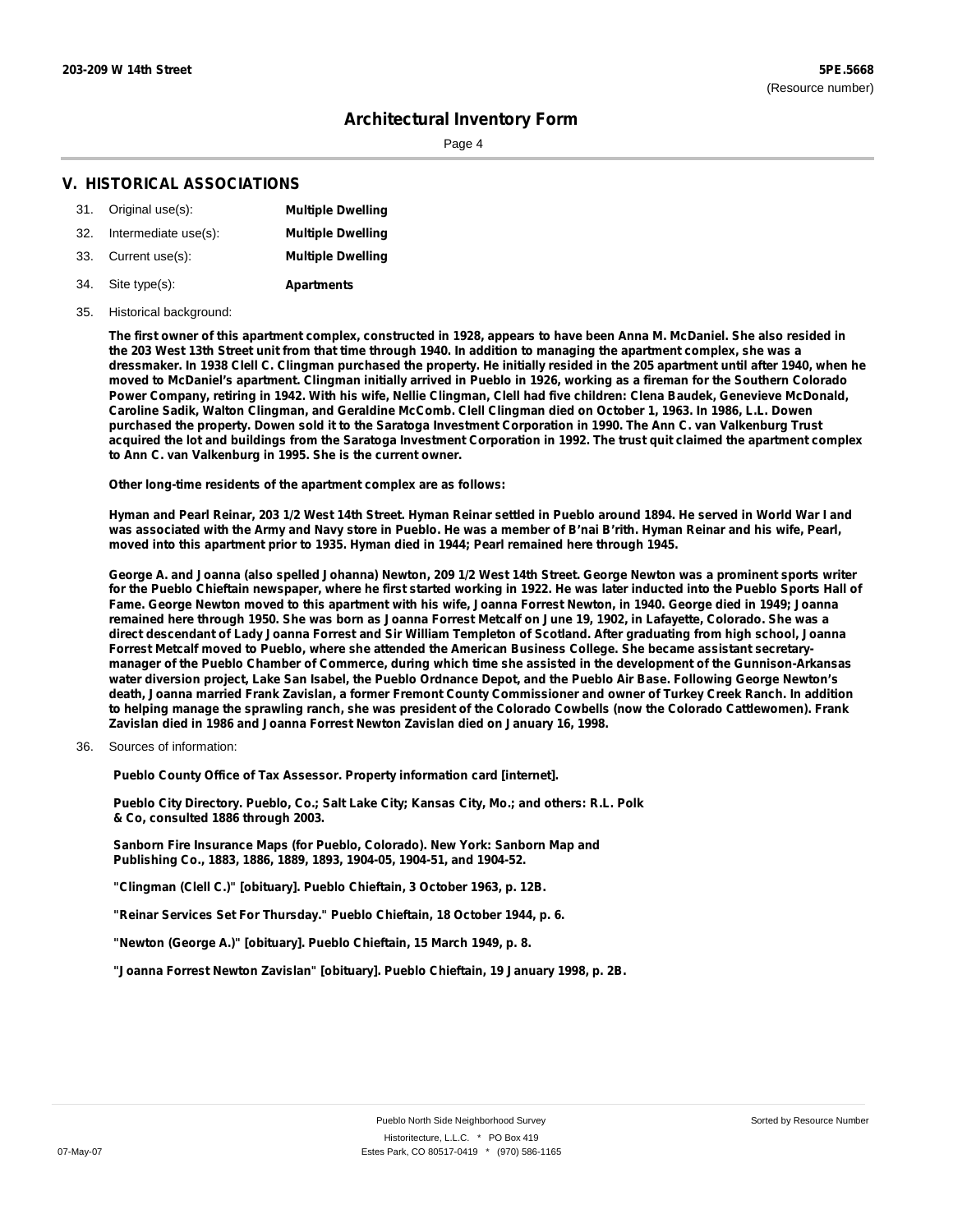÷

Sorted by Resource Number

# **Architectural Inventory Form**

Page 5

|     | <b>VI. SIGNIFICANCE</b>                                         |                                                                                                                                                                                                                                   |  |  |  |  |  |  |
|-----|-----------------------------------------------------------------|-----------------------------------------------------------------------------------------------------------------------------------------------------------------------------------------------------------------------------------|--|--|--|--|--|--|
| 37. | Local landmark designation:                                     | Yes $\Box$<br>No.<br>$\mathcal{F}_\alpha^{\alpha}$                                                                                                                                                                                |  |  |  |  |  |  |
|     | Designation authority:                                          |                                                                                                                                                                                                                                   |  |  |  |  |  |  |
|     | Date of designation:                                            |                                                                                                                                                                                                                                   |  |  |  |  |  |  |
| 38. | Applicable National Register criteria:                          |                                                                                                                                                                                                                                   |  |  |  |  |  |  |
|     |                                                                 | A. Associated with events that have made a significant contribution to the broad pattern of our history.                                                                                                                          |  |  |  |  |  |  |
|     | ΙI<br>$\Box$                                                    | B. Associated with the lives of persons significant in our past.                                                                                                                                                                  |  |  |  |  |  |  |
|     | ◚                                                               | C. Embodies the distinctive characteristics of a type, period, or method of construction, or represents the work<br>of a master, or that possess high artistic values, or represents a significant and distinguished entity whose |  |  |  |  |  |  |
|     |                                                                 | components may lack individual distinction.<br>D. Has yielded, or may be likely to yield, information important in history or prehistory.                                                                                         |  |  |  |  |  |  |
|     | $\overline{\phantom{a}}$                                        | Qualifies under Criteria Considerations A through G (see manual).                                                                                                                                                                 |  |  |  |  |  |  |
|     |                                                                 | Does not meet any of the above National Register criteria.                                                                                                                                                                        |  |  |  |  |  |  |
|     | <b>Pueblo Standards for Designation:</b>                        |                                                                                                                                                                                                                                   |  |  |  |  |  |  |
|     | 1a. History                                                     |                                                                                                                                                                                                                                   |  |  |  |  |  |  |
|     | $\overline{\phantom{a}}$ .                                      | Have direct association with the historical development of the city, state, or nation; or                                                                                                                                         |  |  |  |  |  |  |
|     | 1b. History<br>$\Box$                                           | Be the site of a significant historic event; or                                                                                                                                                                                   |  |  |  |  |  |  |
|     | 1c. History<br>$\overline{\phantom{a}}$                         | Have direct and substantial association with a person or group of persons who had influence on society.                                                                                                                           |  |  |  |  |  |  |
|     | 2a. Architecture                                                |                                                                                                                                                                                                                                   |  |  |  |  |  |  |
|     |                                                                 | Embody distinguishing characteristics of an architectural style or type; or                                                                                                                                                       |  |  |  |  |  |  |
|     | 2b. Architecture                                                |                                                                                                                                                                                                                                   |  |  |  |  |  |  |
|     | $\overline{\phantom{a}}$                                        | Be a significant example of the work of a recognized architect or master builder, or                                                                                                                                              |  |  |  |  |  |  |
|     |                                                                 | 2c. Architecture                                                                                                                                                                                                                  |  |  |  |  |  |  |
|     | $\Box$                                                          | Contain elements of architectural design, engineering, materials, craftsmanship, or artistic merit which represent a<br>significant or influential innovation;                                                                    |  |  |  |  |  |  |
|     | 2d. Architecture                                                |                                                                                                                                                                                                                                   |  |  |  |  |  |  |
|     | $\blacksquare$                                                  | Portray the environment of a group of people or physical development of an area of the city in an era of history<br>characterized by a distinctive architectural style.                                                           |  |  |  |  |  |  |
|     | 3a. Geography                                                   |                                                                                                                                                                                                                                   |  |  |  |  |  |  |
|     |                                                                 | Have a prominent location or be an established, familiar, and orienting visual feature of the contemporary city, or                                                                                                               |  |  |  |  |  |  |
|     | 3b. Geography<br>or rarity; or                                  | Promote understanding and appreciation of Pueblo's environment by means of distinctive physical characteristics                                                                                                                   |  |  |  |  |  |  |
|     | 3c. Geography<br>$\Box$                                         | Make a special contribution to Pueblo's distinctive character.                                                                                                                                                                    |  |  |  |  |  |  |
|     | <b>Not Applicable</b>                                           |                                                                                                                                                                                                                                   |  |  |  |  |  |  |
|     | $\Box$                                                          | Does not meet any of the above Pueblo landmark criteria.                                                                                                                                                                          |  |  |  |  |  |  |
| 39. | Area(s) of Significance:                                        | <b>Architecture</b>                                                                                                                                                                                                               |  |  |  |  |  |  |
| 40. | Period of Significance:                                         | 1928                                                                                                                                                                                                                              |  |  |  |  |  |  |
| 41. | National:<br>State<br>Level of significance:<br>Local<br>$\sim$ |                                                                                                                                                                                                                                   |  |  |  |  |  |  |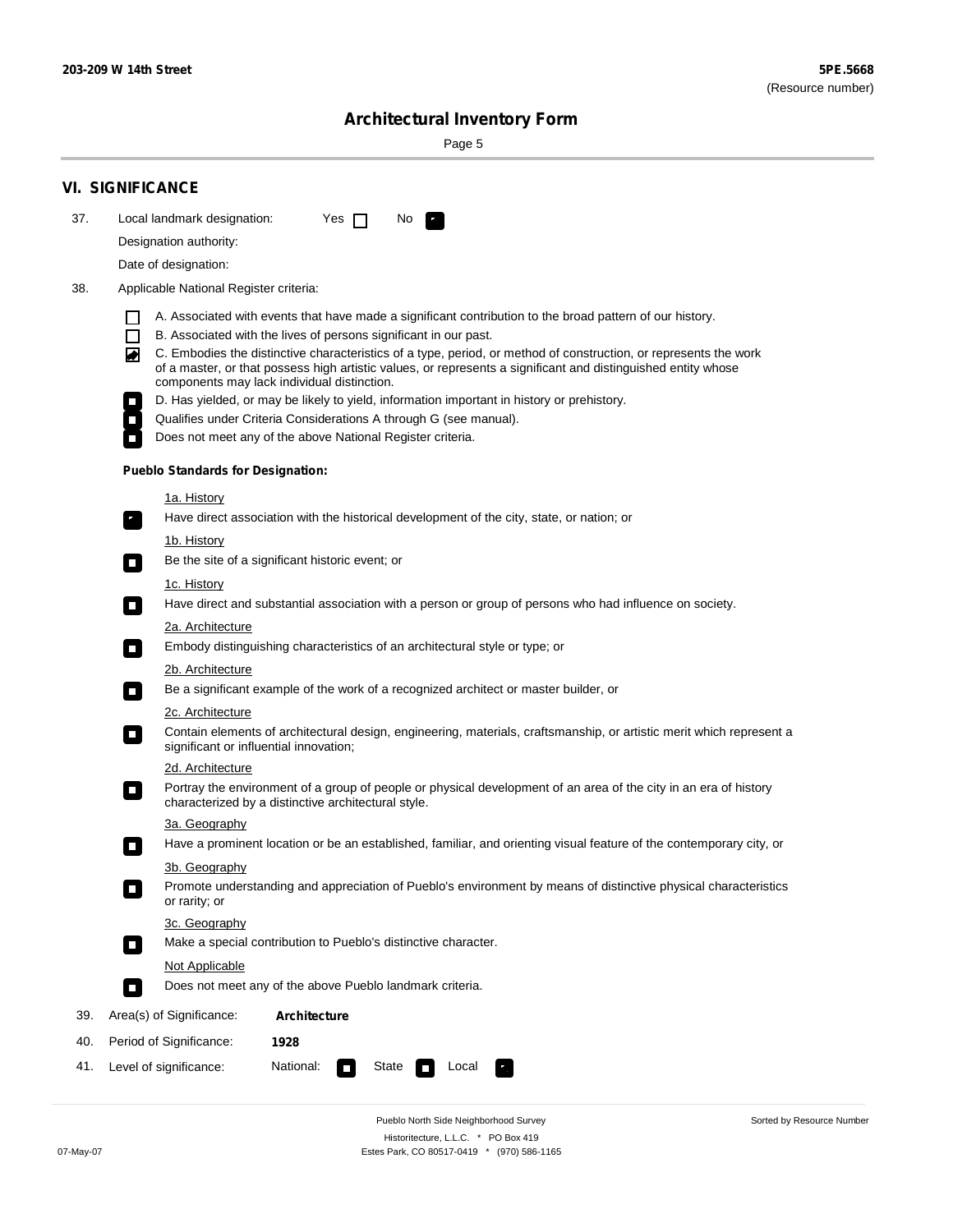# **Architectural Inventory Form**

Page 6

#### 42. Statement of significance:

This property is historically significant under Pueblo Local Landmark criterion 1A for its association with the development of **Pueblo's North Side Neighborhood, when more architecturally sophisticated buildings like this one joined the smaller,** plainer dwellings originally constructed here. Many of these newer buildings were multi-family homes. As well, the apartment complex is architecturally significant under National Register criterion C (Pueblo Local Landmark criterion 2A) as an intact **example of the Terrace-form. However, the levels of architectural and historical significance, combined with physical** integrity, are not to the extent that this property would qualify for individual listing in the National Register of Historic Places, the Colorado State Register of Historic Properties, or as a City of Pueblo Landmark. It is, nonetheless, a contributing **resource within any potential historic district.**

43. Assessment of historic physical integrity related to significance:

Constructed in 1928, this apartment complex exhibits a moderately high level of physical integrity relative to the seven aspects of integrity as defined by the National Park Service and the Colorado Historical Society: location, setting, design, materials, workmanship, feeling, and association. The only notable modifications have been the enclosure of the rear (north) porches and the replacement of some windows. This property certainly retains sufficient physical integrity to convey its **architectural and historical significance.**

### **VII. NATIONAL REGISTER ELIGIBILITY ASSESSMENT**

44. National Register eligibility field assessment: Local landmark eligibility field assessment:

**Individually eligible Not eligible** Not eligible **Need data** 45. Is there National Register district potential? Yes ▰ No m

**Pueblo's North Side Neighborhood represents the evolution of the city's professional middle and upper classes. Its diversity of architectural styles and forms directly represents the city's changing economic and cultural climates. As well, the neighborhood is distinctive because it appears to have evolved independently of the area's dominant industry, steel manufacturing.** Discuss:

> Yes Yes

No

**Individually eligible Not eligible** Not eligible **Need data** 

 $No$   $\neg$   $N/A$ 

 $N/A$ 

If there is National Register district potential, is this building contributing:

If the building is in existing National Register district, is it contributing: 46.

### **VIII. RECORDING INFORMATION**

| 47. | Photograph numbers): | <b>CD-ROM Photo Disc: North Side Photos</b><br>File Name(s): 14thstw203-209                                                   |
|-----|----------------------|-------------------------------------------------------------------------------------------------------------------------------|
|     | Negatives filed at:  | <b>Special Collections</b><br><b>Robert Hoag Rawlings Public Library</b><br>100 East Abriendo Avenue<br>Pueblo, CO 81004-4290 |
| 48. | Report title:        | <b>Pueblo North Side Neighborhood Survey</b>                                                                                  |
| 49. | $Date(s)$ :          | 07/11/05                                                                                                                      |
| 50. | Recorder(s):         | <b>Adam Thomas</b>                                                                                                            |
| 51. | Organization:        | Historitecture, L.L.C.                                                                                                        |
| 52. | Address:             | <b>PO Box 419</b>                                                                                                             |
|     |                      | Estes Park, CO 80517-0419                                                                                                     |
| 53. | Phone number(s):     | (970) 586-1165                                                                                                                |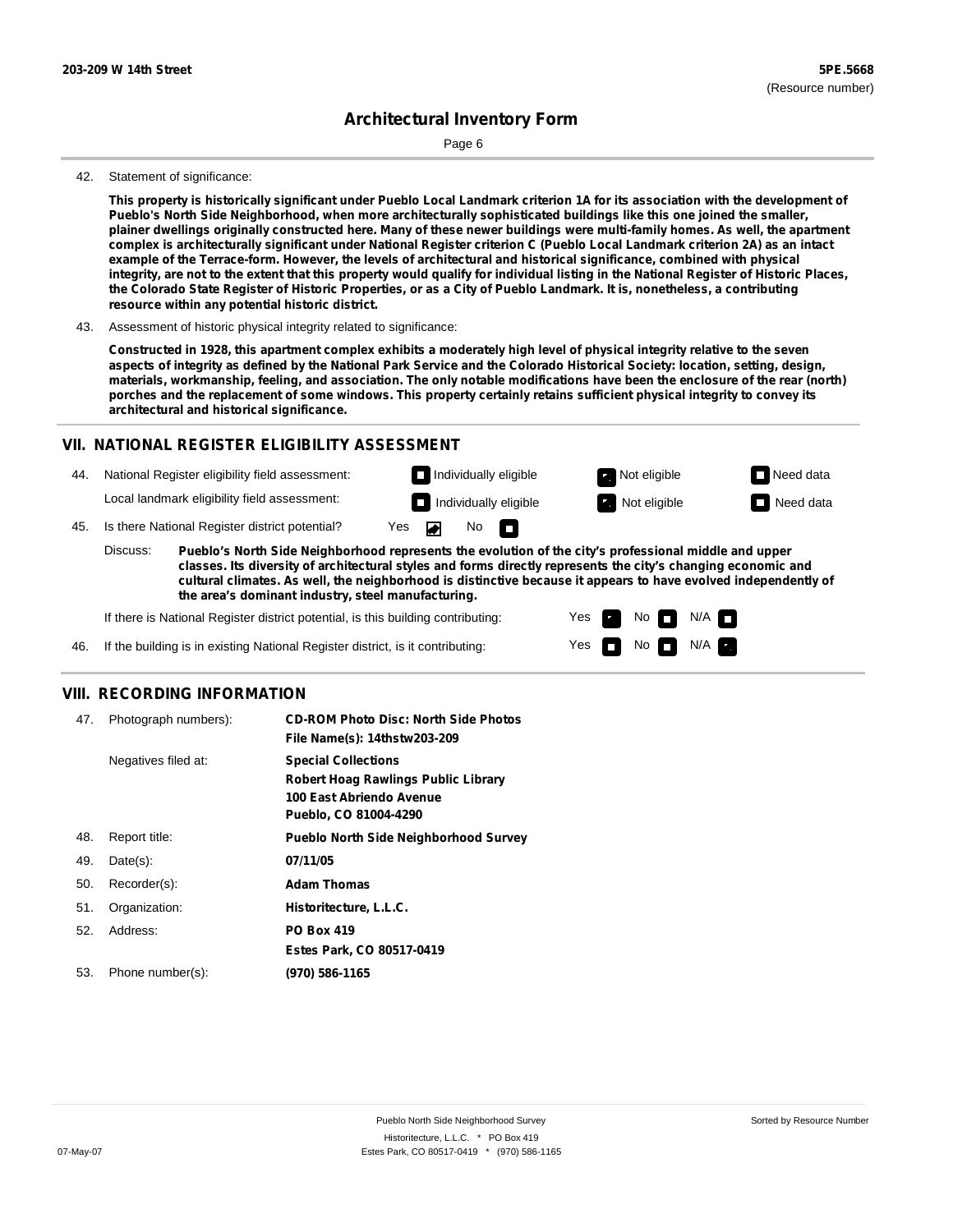

Page 7